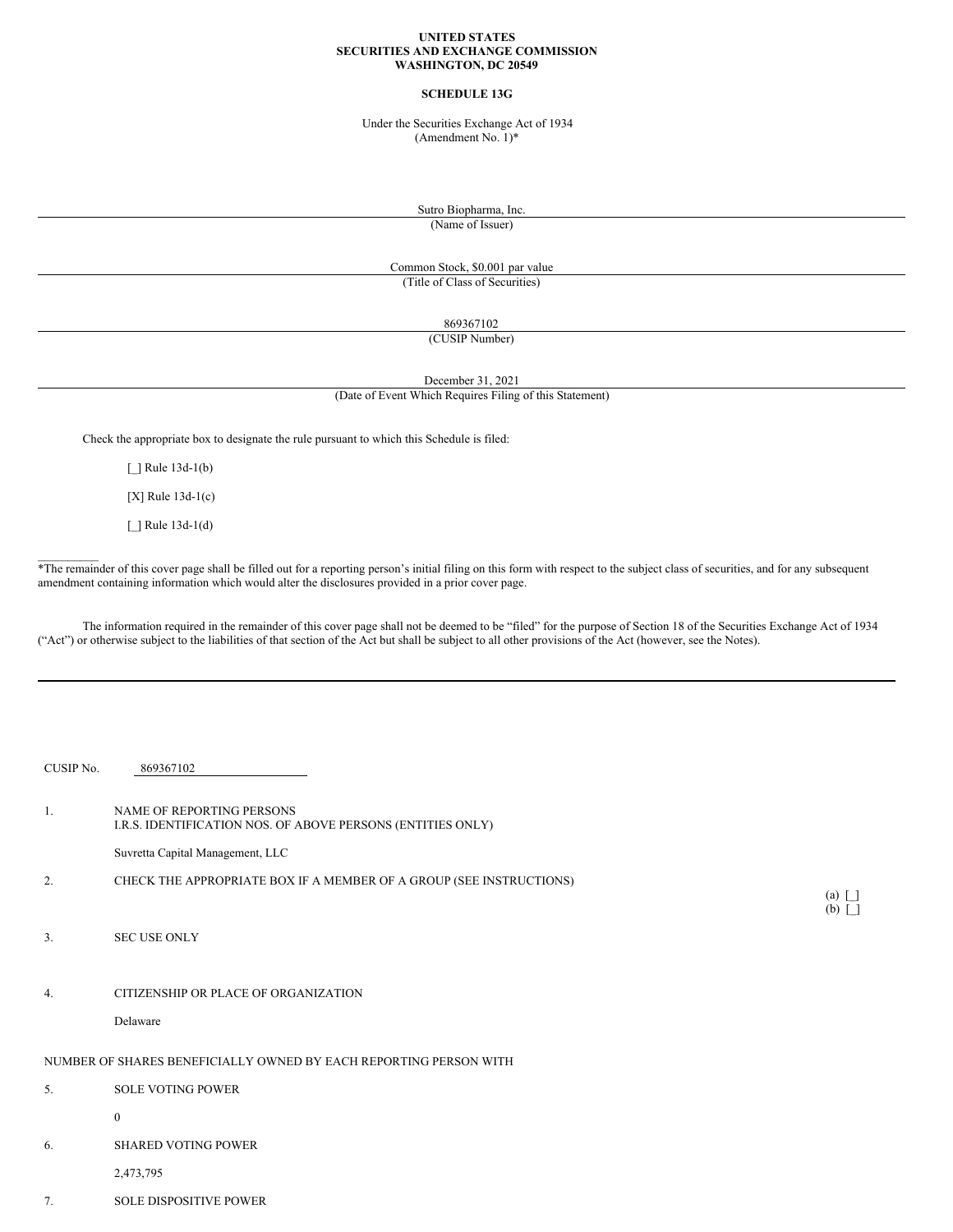|           | $\boldsymbol{0}$                                                                         |                          |
|-----------|------------------------------------------------------------------------------------------|--------------------------|
| 8.        | <b>SHARED DISPOSITIVE POWER</b>                                                          |                          |
|           | 2,473,795                                                                                |                          |
| 9.        | AGGREGATE AMOUNT BENEFICIALLY OWNED BY EACH REPORTING PERSON                             |                          |
|           | 2,473,795                                                                                |                          |
| 10.       | CHECK BOX IF THE AGGREGATE AMOUNT IN ROW (9) EXCLUDES CERTAIN SHARES (SEE INSTRUCTIONS)  | $\Box$                   |
| 11.       | PERCENT OF CLASS REPRESENTED BY AMOUNT IN ROW (9)                                        |                          |
|           | 5.4%                                                                                     |                          |
| 12.       | TYPE OF REPORTING PERSON (SEE INSTRUCTIONS)                                              |                          |
|           | IA, OO                                                                                   |                          |
|           |                                                                                          |                          |
|           |                                                                                          |                          |
|           |                                                                                          |                          |
|           |                                                                                          |                          |
| CUSIP No. | 869367102                                                                                |                          |
|           |                                                                                          |                          |
| 1.        | NAME OF REPORTING PERSONS<br>I.R.S. IDENTIFICATION NOS. OF ABOVE PERSONS (ENTITIES ONLY) |                          |
|           | Averill Master Fund, Ltd.                                                                |                          |
| 2.        | CHECK THE APPROPRIATE BOX IF A MEMBER OF A GROUP (SEE INSTRUCTIONS)                      |                          |
|           |                                                                                          | $(a)$ $\Box$<br>$(b)$ [] |
| 3.        | <b>SEC USE ONLY</b>                                                                      |                          |
|           |                                                                                          |                          |
| 4.        | CITIZENSHIP OR PLACE OF ORGANIZATION                                                     |                          |
|           | Cayman Islands                                                                           |                          |
|           | NUMBER OF SHARES BENEFICIALLY OWNED BY EACH REPORTING PERSON WITH                        |                          |
| 5.        | SOLE VOTING POWER                                                                        |                          |
|           | $\boldsymbol{0}$                                                                         |                          |
| 6.        | SHARED VOTING POWER                                                                      |                          |
|           | 2,473,795                                                                                |                          |
| 7.        | SOLE DISPOSITIVE POWER                                                                   |                          |
|           | $\boldsymbol{0}$                                                                         |                          |
| 8.        | SHARED DISPOSITIVE POWER                                                                 |                          |
|           | 2,473,795                                                                                |                          |
| 9.        | AGGREGATE AMOUNT BENEFICIALLY OWNED BY EACH REPORTING PERSON                             |                          |
|           | 2,473,795                                                                                |                          |
| 10.       | CHECK BOX IF THE AGGREGATE AMOUNT IN ROW (9) EXCLUDES CERTAIN SHARES (SEE INSTRUCTIONS)  | $\lceil \rceil$          |
| 11.       | PERCENT OF CLASS REPRESENTED BY AMOUNT IN ROW (9)                                        |                          |
|           | 5.4%                                                                                     |                          |
|           |                                                                                          |                          |

12. TYPE OF REPORTING PERSON (SEE INSTRUCTIONS)

CO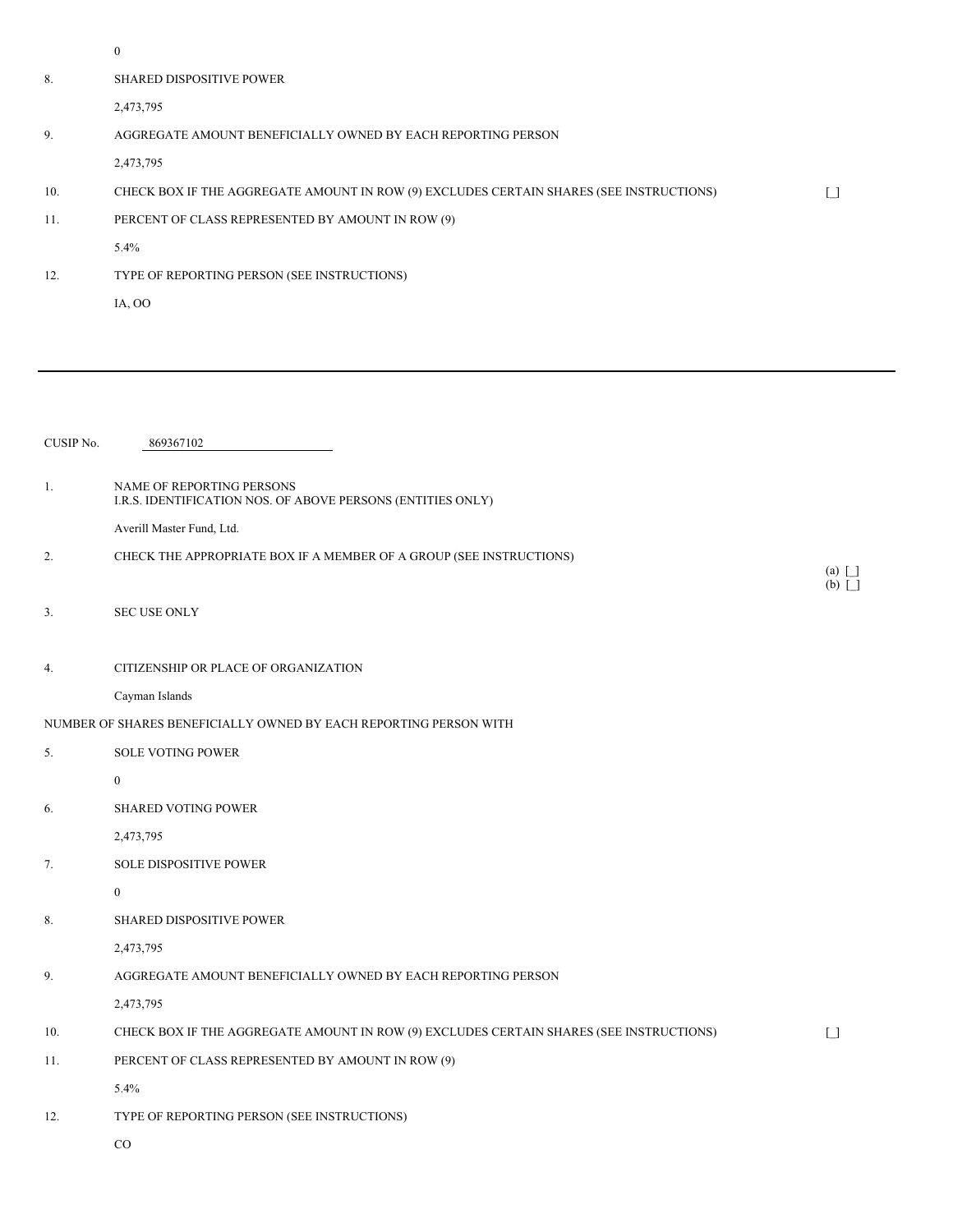| CUSIP No. | 869367102                                                                                |                                             |
|-----------|------------------------------------------------------------------------------------------|---------------------------------------------|
| 1.        | NAME OF REPORTING PERSONS<br>I.R.S. IDENTIFICATION NOS. OF ABOVE PERSONS (ENTITIES ONLY) |                                             |
|           | Aaron Cowen                                                                              |                                             |
| 2.        | CHECK THE APPROPRIATE BOX IF A MEMBER OF A GROUP (SEE INSTRUCTIONS)                      | $(a)$ $\Box$<br>$(b)$ $\boxed{\phantom{b}}$ |
| 3.        | <b>SEC USE ONLY</b>                                                                      |                                             |
| 4.        | CITIZENSHIP OR PLACE OF ORGANIZATION                                                     |                                             |
|           | U.S.A.                                                                                   |                                             |
|           | NUMBER OF SHARES BENEFICIALLY OWNED BY EACH REPORTING PERSON WITH                        |                                             |
| 5.        | <b>SOLE VOTING POWER</b>                                                                 |                                             |
|           | $\overline{0}$                                                                           |                                             |
| 6.        | <b>SHARED VOTING POWER</b>                                                               |                                             |
|           | 2,473,795                                                                                |                                             |
| 7.        | <b>SOLE DISPOSITIVE POWER</b>                                                            |                                             |
|           | $\overline{0}$                                                                           |                                             |
| 8.        | <b>SHARED DISPOSITIVE POWER</b>                                                          |                                             |
|           | 2,473,795                                                                                |                                             |
| 9.        | AGGREGATE AMOUNT BENEFICIALLY OWNED BY EACH REPORTING PERSON                             |                                             |
|           | 2,473,795                                                                                |                                             |
| 10.       | CHECK BOX IF THE AGGREGATE AMOUNT IN ROW (9) EXCLUDES CERTAIN SHARES (SEE INSTRUCTIONS)  | $\lceil \rceil$                             |
| 11.       | PERCENT OF CLASS REPRESENTED BY AMOUNT IN ROW (9)                                        |                                             |
|           | 5.4%                                                                                     |                                             |
| 12.       | TYPE OF REPORTING PERSON (SEE INSTRUCTIONS)                                              |                                             |
|           | IN, HC                                                                                   |                                             |

| CUSIP No. |         | 869367102                                        |
|-----------|---------|--------------------------------------------------|
| Item 1.   | (a).    | Name of Issuer:                                  |
|           |         | Sutro Biopharma, Inc.                            |
|           | $(b)$ . | Address of Issuer's Principal Executive Offices: |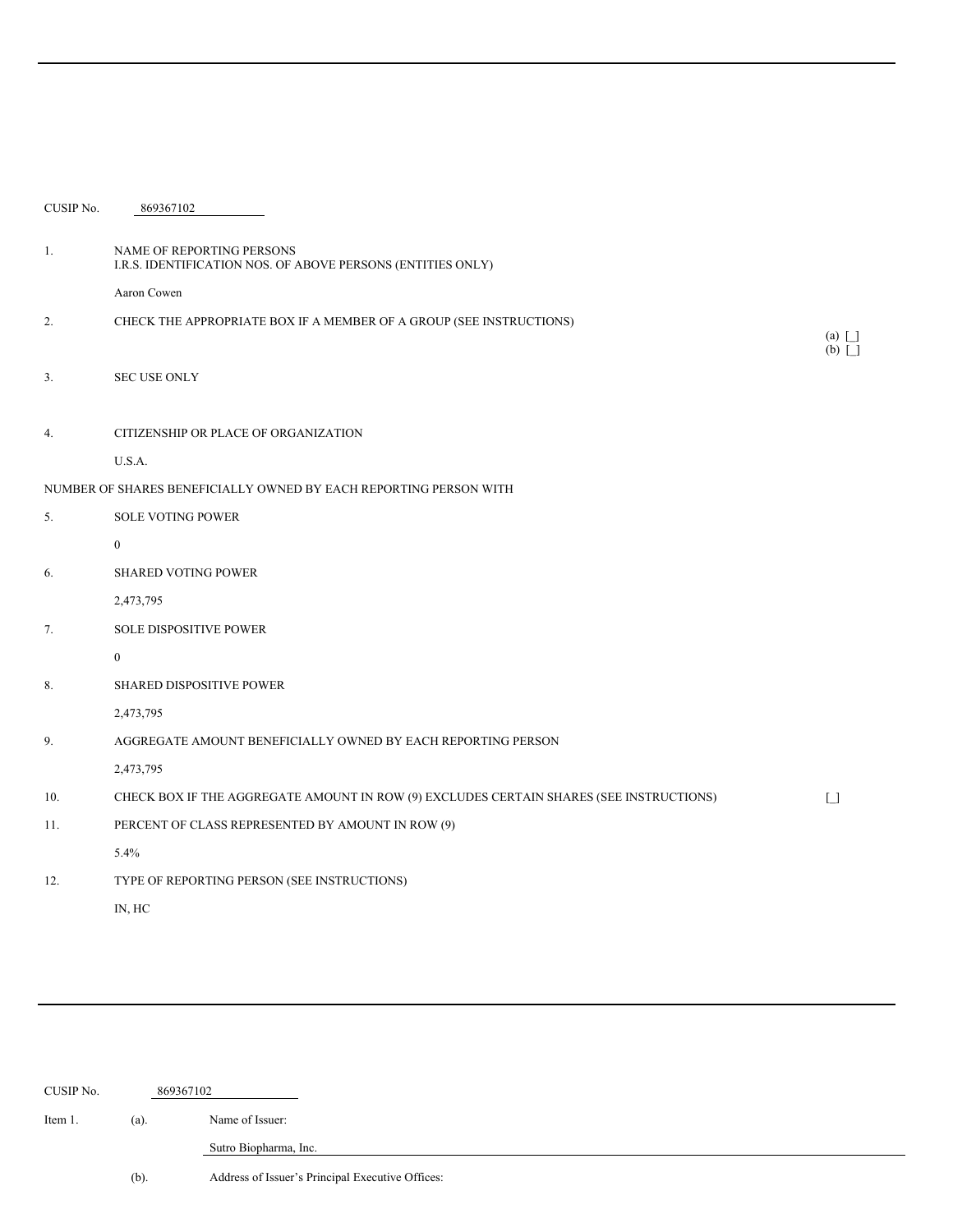111 Oyster Point Blvd South San Francisco, California, 94080

### Item 2.

(a) – (c) Name, Principal Business Address, and Citizenship of Persons Filing:

Suvretta Capital Management, LLC – Delaware Averill Master Fund, Ltd. – Cayman Islands Aaron Cowen – U.S.A.

Suvretta Capital Management, LLC: 540 Madison Avenue, 7th Floor New York, New York 10022 United States of America Averill Master Fund, Ltd.: c/o Maples Corporate Services Limited P.O. Box 309 Ugland House Grand Cayman KY1-1104 Cayman Islands Aaron Cowen: c/o Suvretta Capital Management, LLC 540 Madison Avenue, 7th Floor New York, New York 10022 (d). Title of Class of Securities: Common Stock, \$0.001 par value (the "Common Stock") (e). CUSIP Number: 869367102

| Item 3. |            | If This Statement is filed pursuant to ss. 240.13d-1(b) or 240.13d-2(b), or (c), check whether the person filing is a                                            |  |  |  |  |
|---------|------------|------------------------------------------------------------------------------------------------------------------------------------------------------------------|--|--|--|--|
|         | (a)        | Broker or dealer registered under Section 15 of the Exchange Act (15 U.S.C. 78c).                                                                                |  |  |  |  |
|         | (b)        | Bank as defined in Section $3(a)(6)$ of the Exchange Act (15 U.S.C. 78c).                                                                                        |  |  |  |  |
|         | (c)        | Insurance company as defined in Section 3(a)(19) of the Exchange Act (15 U.S.C. 78c).                                                                            |  |  |  |  |
|         | (d)        | Investment company registered under Section 8 of the Investment Company Act of 1940 (15 U.S.C. 80a-8).                                                           |  |  |  |  |
|         | (e)        | An investment adviser in accordance with $\S 240.13d-1(b)(1)(ii)(E)$ ;                                                                                           |  |  |  |  |
|         | (f)        | An employee benefit plan or endowment fund in accordance with § 240.13d-1(b)(1)(ii)(F);                                                                          |  |  |  |  |
|         | (g)        | A parent holding company or control person in accordance with Rule $13d-1(b)(1)(ii)(G)$ ;                                                                        |  |  |  |  |
|         | (h)        | A savings association as defined in Section 3(b) of the Federal Deposit Insurance Act (12 U.S.C.1813);                                                           |  |  |  |  |
|         | (i)        | A church plan that is excluded from the definition of an investment company under Section $3(c)(14)$ of the Investment Company Act of<br>1940 (15 U.S.C. 80a-3); |  |  |  |  |
|         | (j)        | Group, in accordance with s.240.13d-1(b)(1)(ii)(J).                                                                                                              |  |  |  |  |
| Item 4. | Ownership. |                                                                                                                                                                  |  |  |  |  |
|         |            | Provide the following information regarding the aggregate number and percentage of the class of securities of the issuer identified in Item 1.                   |  |  |  |  |

(a) Amount beneficially owned:

| 2,473,795<br>Suvretta Capital Management, $LLC - 2$ |  |
|-----------------------------------------------------|--|
| 2.473.795<br>l Master Fund, Ltd. – 2<br>Averill '   |  |
| $-2.473.795$<br>Aaron Cowen $-$                     |  |

(b) Percent of class:

Suvretta Capital Management, LLC – 5.4%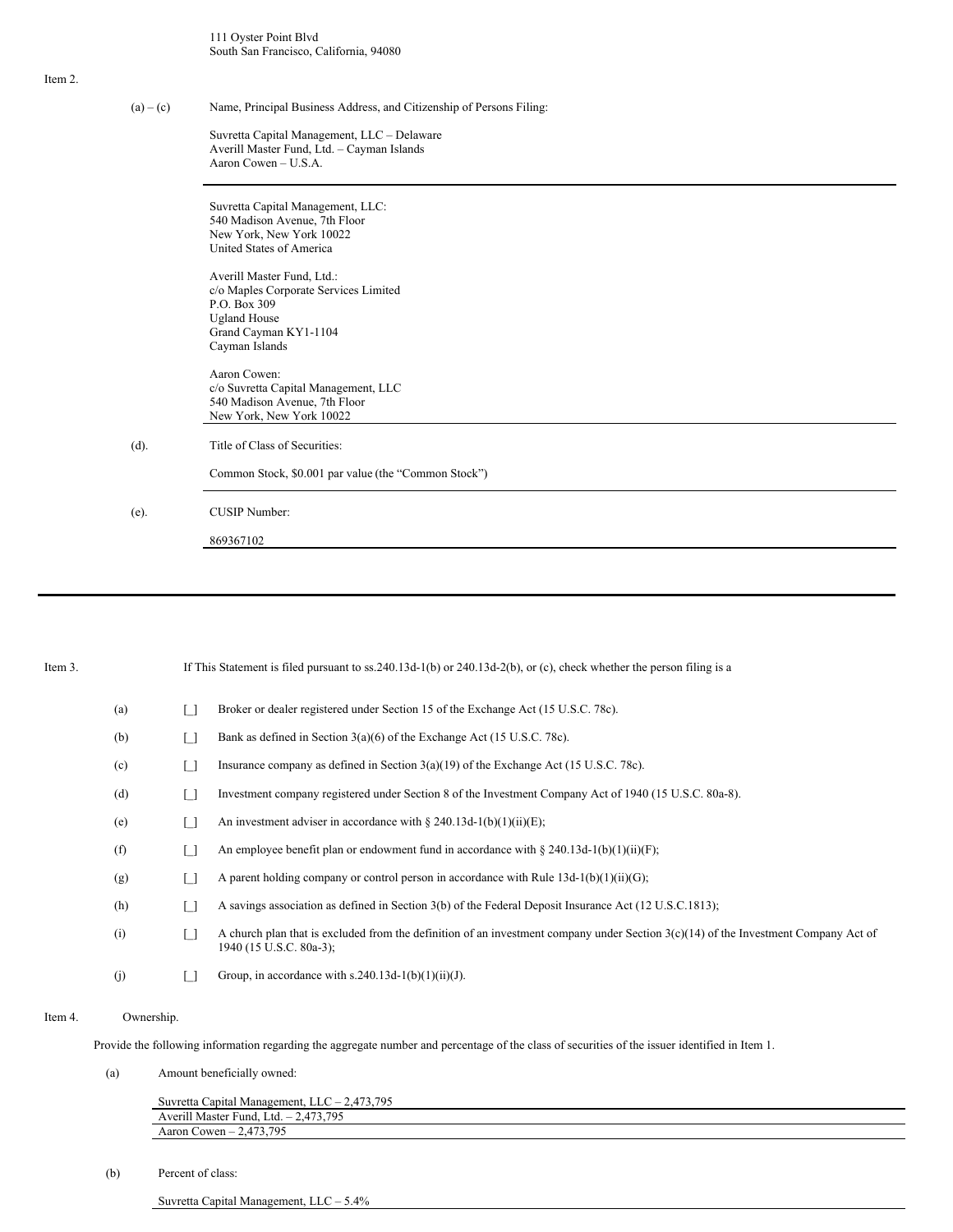|       | Aaron Cowen $-5.4\%$                                    |  |
|-------|---------------------------------------------------------|--|
|       | Number of shares as to which the person has:            |  |
| (i)   | Sole power to vote or to direct the vote                |  |
|       | Suvretta Capital Management, $LLC - 0$                  |  |
|       | Averill Master Fund, Ltd. - 0                           |  |
|       | Aaron Cowen $-0$                                        |  |
| (ii)  | Shared power to vote or to direct the vote              |  |
|       | Suvretta Capital Management, $LLC - 2,473,795$          |  |
|       | Averill Master Fund, Ltd. - 2,473,795                   |  |
|       | Aaron Cowen - 2,473,795                                 |  |
| (iii) | Sole power to dispose or to direct the disposition of   |  |
|       | Suvretta Capital Management, $LLC - 0$                  |  |
|       | Averill Master Fund, Ltd. - 0                           |  |
|       | Aaron Cowen $-0$                                        |  |
| (iv)  | Shared power to dispose or to direct the disposition of |  |
|       | Suvretta Capital Management, LLC - 2,473,795            |  |
|       | Averill Master Fund, Ltd. - 2,473,795                   |  |

Item 5. Ownership of Five Percent or Less of a Class.

If this statement is being filed to report the fact that as of the date hereof the reporting person has ceased to be the beneficial owner of more than five percent of the class of securities, check the following [\_].

N/A

Item 6. Ownership of More Than Five Percent on Behalf of Another Person.

If any other person is known to have the right to receive or the power to direct the receipt of dividends from, or the proceeds from the sale of, such securities, a statement to that effect should be included in response to this item and, if such interest relates to more than five percent of the class, such person should be identified. A listing of the shareholders of an investment company registered under the Investment Company Act of 1940 or the beneficiaries of employee benefit plan, pension fund or endowment fund is not required.

| N/A |  |  |
|-----|--|--|
|     |  |  |

Item 7. Identification and Classification of the Subsidiary Which Acquired the Security Being Reported on by the Parent Holding Company.

If a parent holding company has filed this schedule, pursuant to Rule  $13d-1(b)(1)(ii)(G)$ , so indicate under Item 3(g) and attach an exhibit stating the identity and the Item 3 classification of the relevant subsidiary. If a parent holding company has filed this schedule pursuant to Rule 13d-1(c) or Rule 13d-1(d), attach an exhibit stating the identification of the relevant subsidiary.

See Exhibit B attached hereto.

Item 8. Identification and Classification of Members of the Group.

If a group has filed this schedule pursuant to §240.13d-1(b)(1)(ii)(J), so indicate under Item 3(j) and attach an exhibit stating the identity and Item 3 classification of each member of the group. If a group has filed this schedule pursuant to §240.13d-1(c) or §240.13d-1(d), attach an exhibit stating the identity of each member of the group.

N/A

 $\mathbf{r}$ 

Item 9. Notice of Dissolution of Group.

Notice of dissolution of a group may be furnished as an exhibit stating the date of the dissolution and that all further filings with respect to transactions in the security reported on will be filed, if required, by members of the group, in their individual capacity. See Item 5.

N/A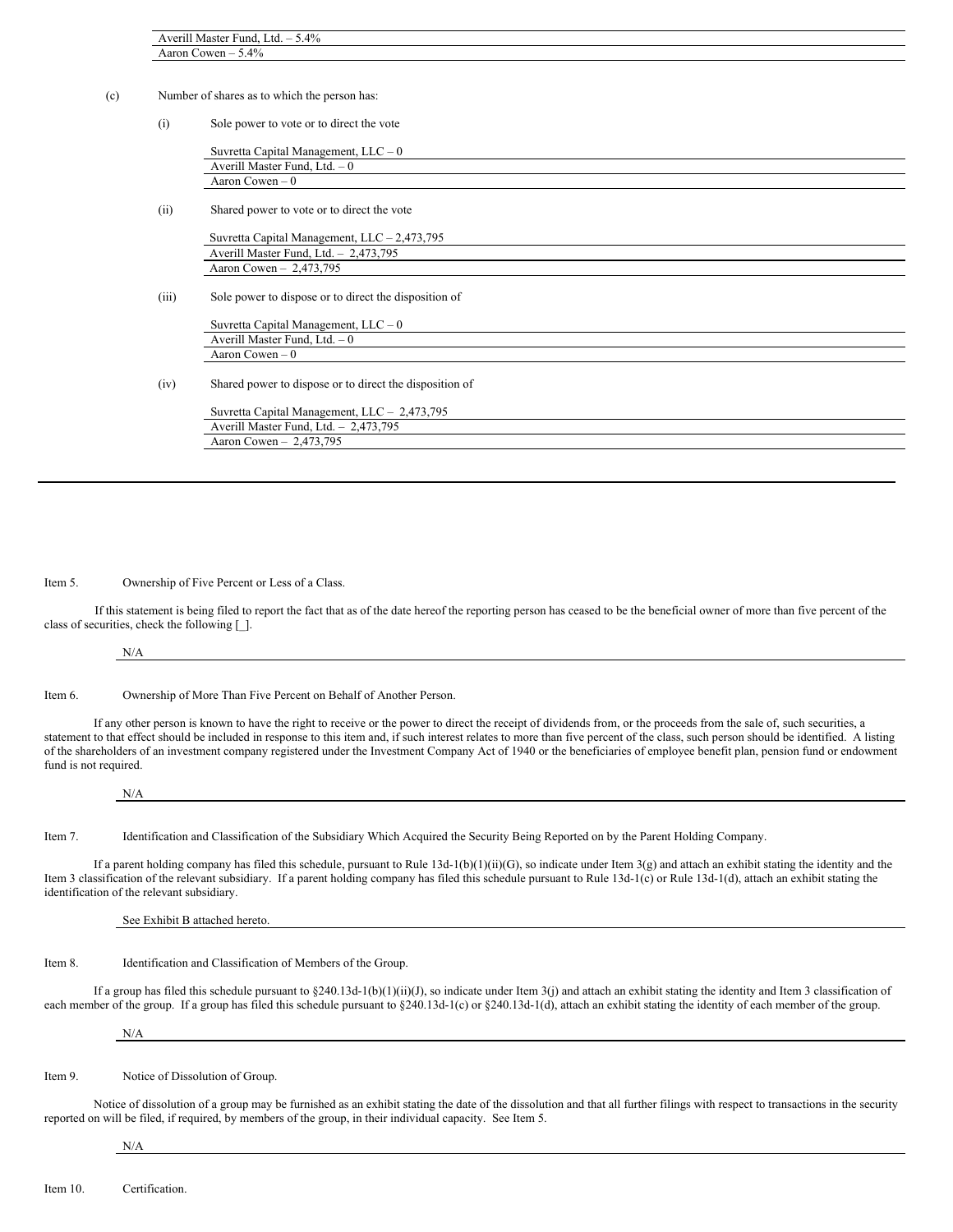#### (b) The following certification shall be included if the statement is filed pursuant to  $\S 240.13d-1(c)$ :

By signing below I certify that, to the best of my knowledge and belief, the securities referred to above were not acquired and are not held for the purpose of or with the effect of changing or influencing the control of the issuer of the securities and were not acquired and are not held in connection with or as a participant in any transaction having that purpose or effect, other than activities solely in connection with a nomination under § 240.14a-11.

### SIGNATURE

After reasonable inquiry and to the best of my knowledge and belief, I certify that the information set forth in this statement is true, complete and correct.

| February 11, 2022                 |
|-----------------------------------|
| (Date)                            |
| Suvretta Capital Management, LLC* |
| By: /s/ Aaron Cowen               |
| (Signature)                       |
| Authorized Signatory              |
| (Name/Title)                      |
| Averill Master Fund, Ltd.*        |
| By: /s/ Aaron Cowen               |
| (Signature)                       |
| Director                          |
| (Name/Title)                      |
| Aaron Cowen*                      |
| /s/ Aaron Cowen                   |
| (Signature)                       |
|                                   |

\*Each Reporting Person disclaims beneficial ownership over the securities reported herein except to the extent of its pecuniary interest therein.

The original statement shall be signed by each person on whose behalf the statement is filed or his authorized representative. If the statement is signed on behalf of a person by his authorized representative other than an executive officer or general partner of the filing person, evidence of the representative's authority to sign on behalf of such person shall be filed with the statement, provided, however, that a power of attorney for this purpose which is already on file with the Commission may be incorporated by reference. The name and any title of each person who signs the statement shall be typed or printed beneath his signature.

Note. Schedules filed in paper format shall include a signed original and five copies of the schedule, including all exhibits. See s.240.13d-7 for other parties for whom copies are to be sent.

Attention. Intentional misstatements or omissions of fact constitute Federal criminal violations (see 18 U.S.C. 1001).

Exhibit A

## AGREEMENT

The undersigned agree that this Amendment 1 to Schedule 13G dated February 11, 2022 relating to theCommon Stock, \$0.001 par value of Sutro Biopharma, Inc. shall be filed on behalf of the undersigned.

> February 11, 2022 (Date)

Suvretta Capital Management, LLC

By: /s/ Aaron Cowen (Signature)

Authorized Signatory

(Name/Title)

Averill Master Fund, Ltd.